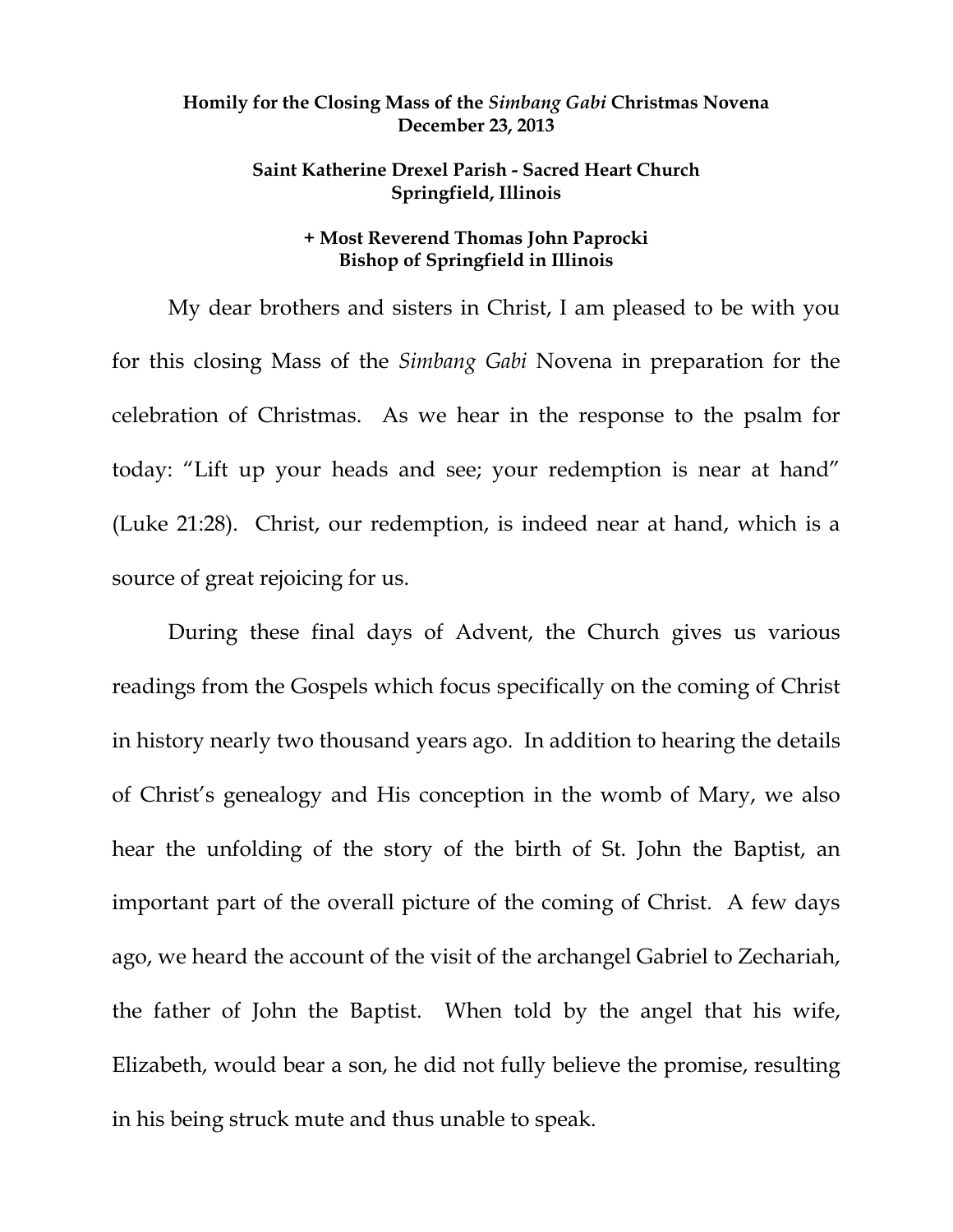In today's Gospel, we hear the story of the birth of John the Baptist and his circumcision on the eighth day according to the Jewish custom. Part of this ceremony involved the formal naming of the child. It was expected among the bystanders that this child would be named after his father. Elizabeth, instead, replied: "No. He will be called John" (Luke 1:60). In an attempt to preserve the custom, the people turned to Zechariah for his input. Still unable to speak, he wrote on a tablet, to the amazement of all: "John is his name" (Luke 1:63).

Some might look upon this action of Zechariah as being an act of solidarity with his wife by agreeing with her as the good husband that he was. There is far greater significance, though, to his response, as can be seen in the following verse, where we read: "Immediately his mouth was opened, his tongue freed, and he spoke blessing God" (Luke 1:64). Recall that God had caused Zechariah to be mute because of his disbelief. Now, his mouth is opened because he has obeyed God who had told him through the angel that the boy's name was to be John. This act of obedience is an act of faith whereby Zechariah finally gives his full assent to what God had promised to him.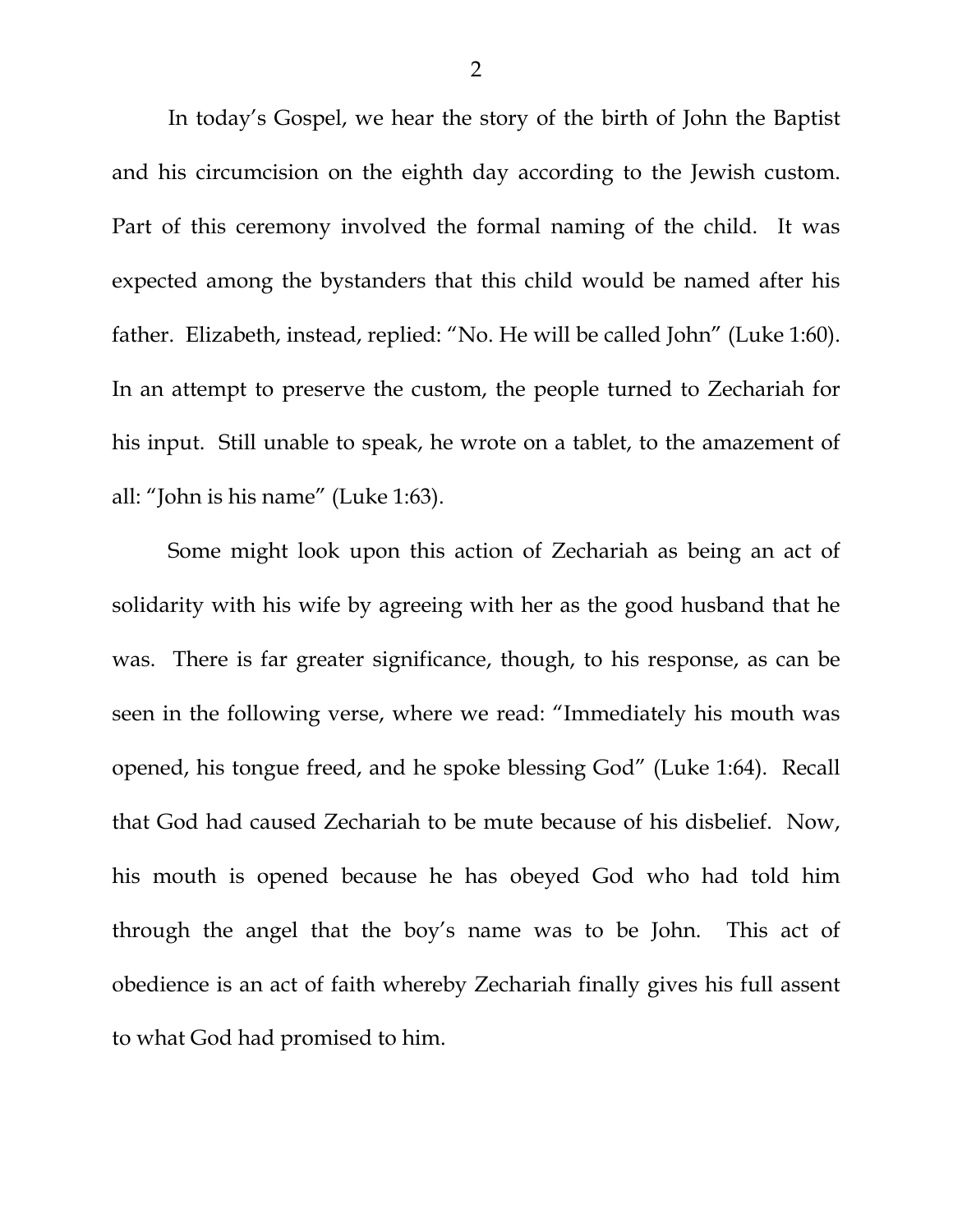The example of Zechariah is an important one for us in the living out of our faith. Zechariah was certainly a man of faith, but his faith was an imperfect faith. When confronted with something that seemed impossible, he chose not to believe. A similar thing can happen to us in our lives. When difficult and tragic situations occur in our world and in our lives, there is a temptation for us to question our faith. We have been told that God is with us and that He will never abandon us, but when faced with those unexplainable moments, it can, at times, seem impossible that this is indeed true.

Last year, less than two weeks before Christmas, our country was shocked by the tragic news of the death of twenty innocent children at the Sandy Hook Elementary School in Newtown, Connecticut. More recently, and closer to many of you, was the fierce typhoon that struck the Philippines in November, resulting in massive destruction and the loss of more than 6,000 lives. In both situations, there is the temptation to think that God had abandoned the people in those situations. Many fall into thinking like Zechariah: they are people of faith, but when challenged with something so tragic, choose not to believe that God could still be present.

3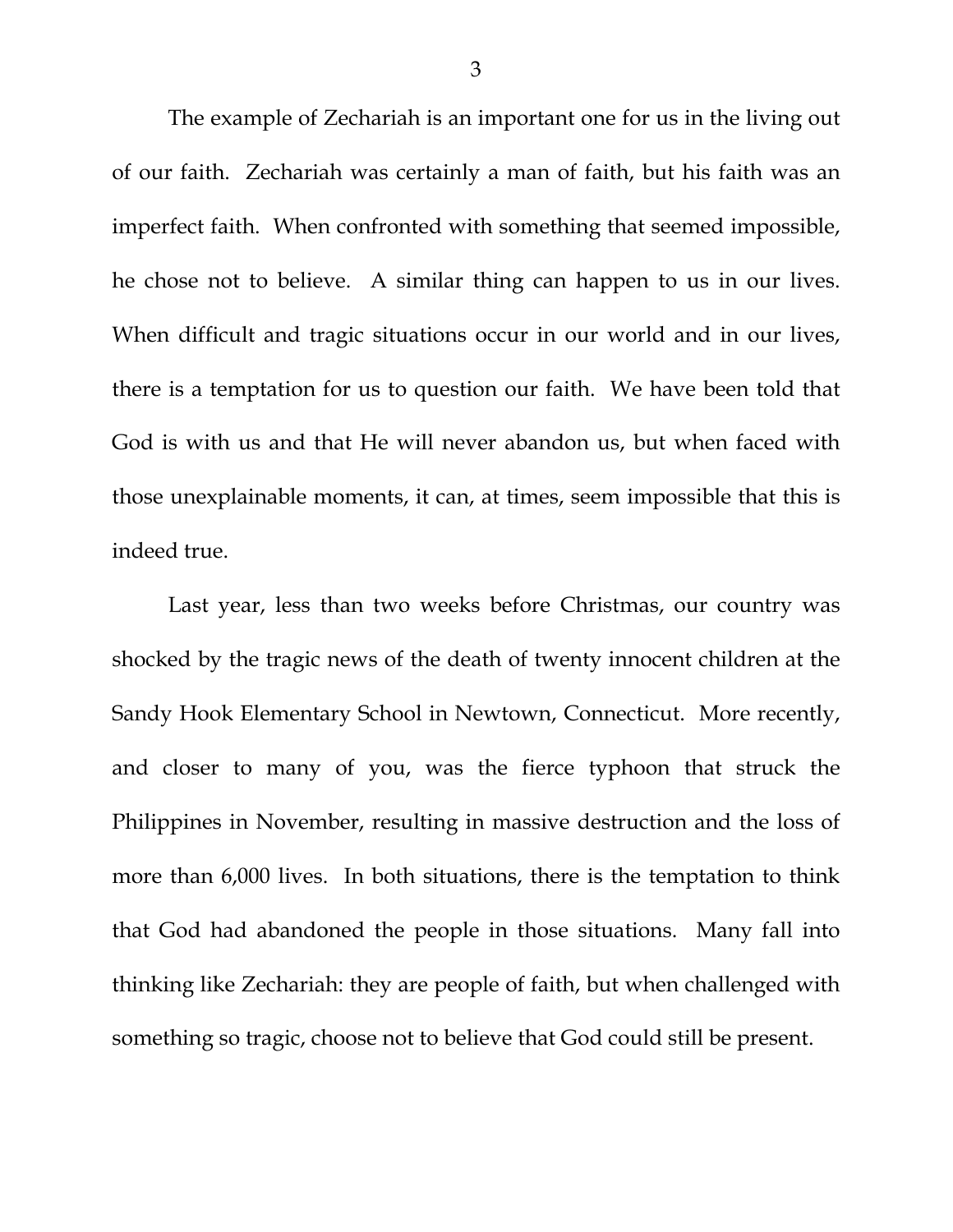One of the most popular songs for this time of preparation for Christmas is the hymn "O Come, O Come Emmanuel." The word 'Emmanuel', as you know, means "God is with us." This is the great message of Christmas. It is not just a remembrance of a past event where God was with us when He was born and then for the next 33 years. Nor is it just our hopeful anticipation of His coming at the end of time. Christ is with us here and now, at all times and in every circumstance. Just before He ascended into Heaven, He made this promise: "behold, I am with you always, until the end of the age" (Matthew 28:20). God is faithful to His promises. We, in faith, are called to trust those promises, especially when we do not understand or cannot see His presence in the midst of those difficult circumstances.

In this regard, we can turn to the example of the Blessed Virgin Mary. She found herself in a seemingly impossible situation when told by Gabriel that she would bear the Son of God. She, like Zechariah, asks a question of the angel and, on the surface, it may appear as though she is doubting the possibility of such a thing. In reality, Mary was not questioning from the position of doubt, as with Zechariah, but from the position of wonder at how this great mystery would be accomplished through her.